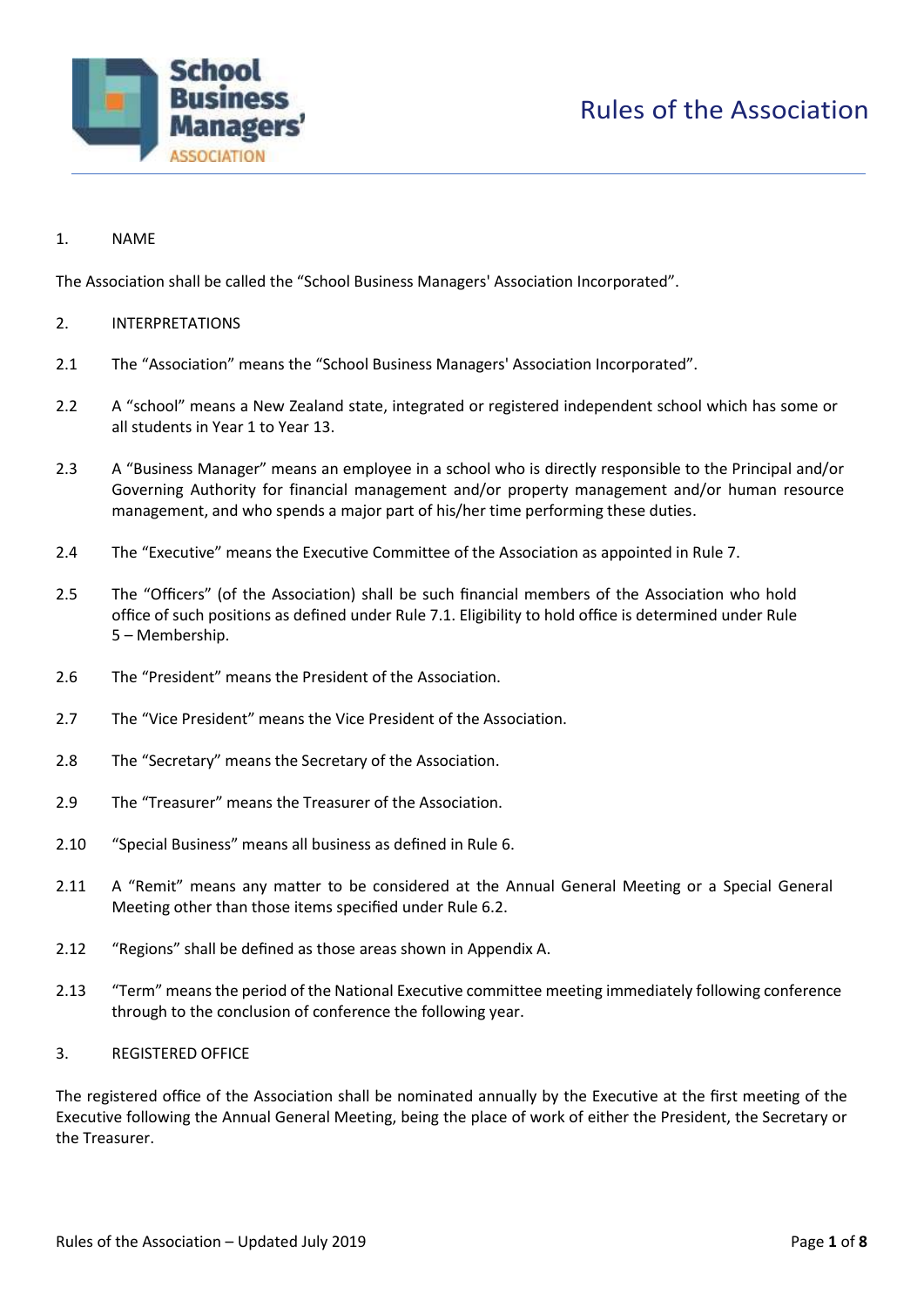### 4. AIMS AND OBJECTIVES

The aims and objectives of the Association shall be to:

- 4.1 Promote the development of Business Managers' skills, qualifications and leadership, and to improve opportunities for the professional and personal development of Business Managers.
- 4.2 Promote the continuous improvement and development of school administration.
- 4.3 Uphold the value of professional management in school administration.
- 4.4 Ensure that the collective views and opinions of school Business Managers are canvassed and heard nationally on matters of professional significance.
- 4.5 Publish and circulate bulletins and newsletters presenting the ideas and opinions of members and others on professional matters.
- 4.6 Conduct and initiate such research and studies as may assist in attaining any of these aims and objectives.
- 4.7 Provide a forum for the exchange of ideas among school Business Managers and other interested persons.
- 4.8 Encourage cooperation, liaison and fellowship among school Business Managers.
- 4.9 Provide professional support and advice to members.
- 4.10 Be represented on all appropriate bodies.
- 4.11 Collaborate with other organizations having similar aims and objectives.
- 4.12 Foster liaison and support between regions of the association
- 4.13 Promote a sense of common cause amongst all school administrative and support staff.
- 5. MEMBERSHIP
- 5.1 Membership of the Association shall be granted by the Executive, upon submission of a completed application, and payment of the appropriate subscription, according to the following types of membership:
	- 5.1.1 Full Members

The Business Manager of any school shall be eligible to be a Full Member if they meet the current criteria. Full Members shall be eligible to attend the annual Conference and to speak and vote at all General Meetings. They shall also be eligible to hold office as an Officer or Member of the Executive.

5.1.2 Associate Members

The Business Manager or aspiring Business Manager of any school shall be eligible to be an Associate Member if they meet the Association's current criteria. Associate Members shall be eligible to attend the annual Conference and to speak at all General Meetings. However, they will not have voting rights or be eligible to hold office as an Officer or Member of the Executive. This will be reviewed in 2021.

5.1.3 Retired Members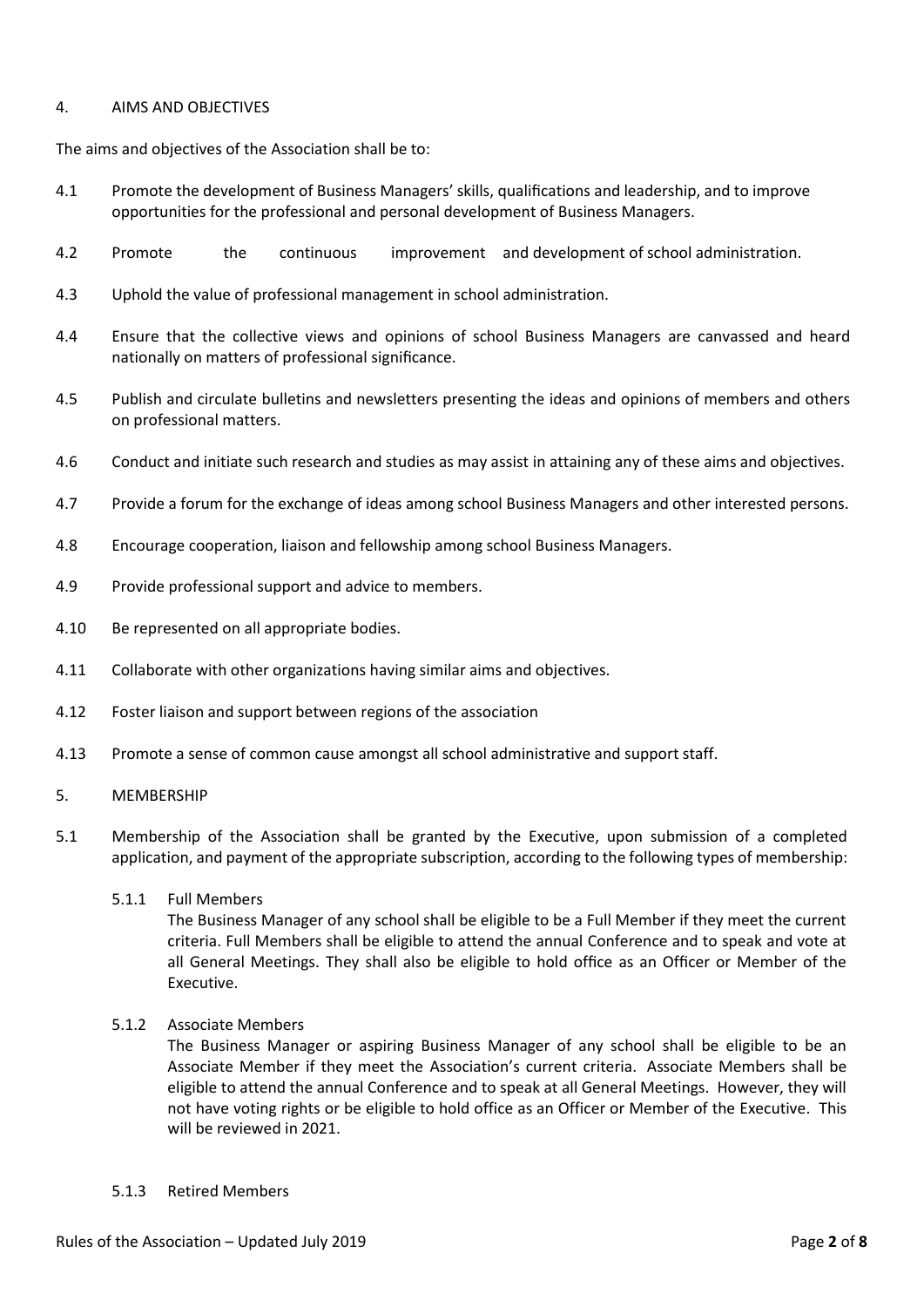Any person who has been a Full Member of the Association may become a Retired Member upon ceasing to be eligible to be a Full Member. A Retired Member shall be eligible to attend the annual Conference and to speak at all General Meetings, but shall not have voting rights.

Retired members may be appointed as Secretary or Treasurer, but shall not be eligible for appointment as any other Officer or as an Executive Member.

#### 5.1.4 Life Members

The honour of Life Membership may be conferred for outstanding services to the Association. Nominations for Life membership shall be forwarded in writing to reach the President or Vice-President by 31 March, setting out details of the special service given. The nomination shall be submitted to the "life Membership sub-committee" consisting of the administrator and any four members of the National Executive one being a member of the Executive who will present their recommendation to the full national executive.

A Life Membership shall be conferred upon the person concerned, at the Annual General Meeting of the association. Life Members may attend and speak at all General Meetings of the Association. Life members only have the right to vote or hold office, if they continue eligibility as a Full Member.

# 5.1.5 Interim Members

Interim members are Business Managers to whom the Executive has granted unpaid membership from 1 October for the remainder of a membership year.

(A school, which has paid annual membership for a Business Manager who resigns or retires during the membership year, shall be entitled to apply in writing to the Executive Committee for Interim Membership to be granted to the replacement Business Manager). An interim member shall be accorded the rights of a Full Member. Should a member transfer schools their membership will cease and they must apply as a new member.

- 5.2 Membership shall be personal and shall not be transferable to another person upon retirement/resignation from any position which qualifies the person for membership.
- 5.3 All financial members shall be entitled to receive all publications of the Association.
- 5.4 A member shall cease to be a member of the Association by:
	- 5.4.1 Forwarding a written resignation to the Secretary.
	- 5.4.2 Being no longer eligible for membership as outlined above (refer 5.1).
	- 5.4.3 Failing to pay outstanding fees by 31 March.
	- 5.4.4 Bringing the association into disrepute (see clause 11).
	- 5.4.5 Being expelled from the Association as a consequence of disciplinary procedures (see clause 11).

# 6. GENERAL MEETINGS

- 6.1 The Annual General meeting shall be held by 30 September, in conjunction with an annual Conference, which will be held at a venue decided by the Executive.
- 6.2 The business of the Annual General Meeting shall be: 6.2.1 Confirmation of Minutes.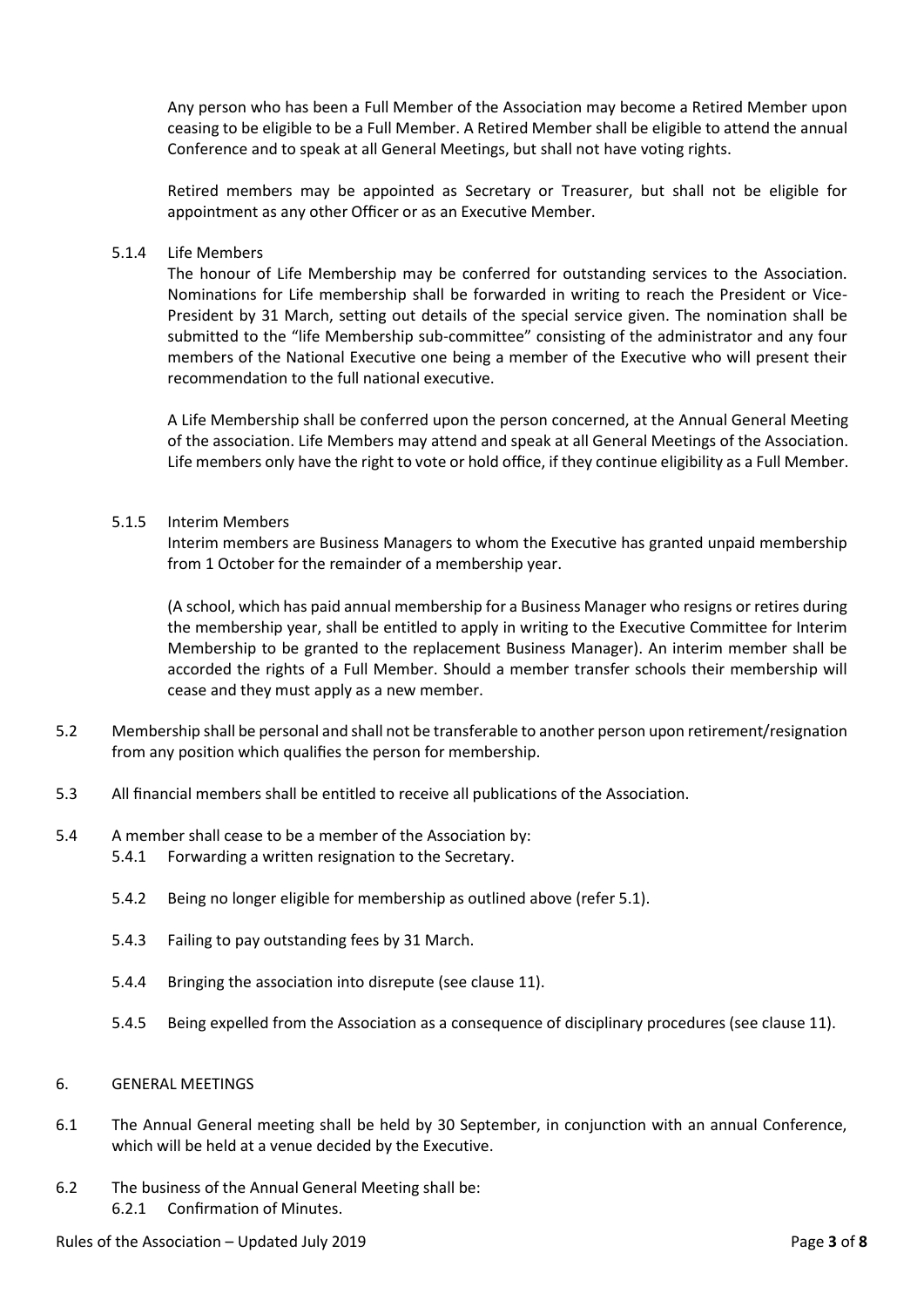- 6.2.2 Presentation of Annual Report and audited Accounts.
- 6.2.3 Consideration of any special business, remits and motions, notice of which has been given in accordance with these Rules.
- 6.2.4 Reports (if any).
- 6.2.5 Election of President, Secretary and Treasurer.
- 6.2.6 General Business.
- 6.2.7 Setting of subscriptions and levies as required.
- 6.2.8 Setting the date and location of the next annual conference.
- 6.3 A Special General Meeting shall be called on receipt of a requisition signed by the Executive on its own motion, or a written requisition signed by not less than thirty percent (30%) of the financial Full Membership, setting out the object of such Meeting.
	- 6.3.1 Written or Email notice of all Special Meetings shall be advised to all members at least four (4) weeks prior to the date of the meeting and shall specify the date, place and time of the meeting.
	- 6.3.2 Only full financial members shall be eligible to vote at Special General meetings.
- 6.4 Special Business, which may be considered at either the Annual General Meeting or a Special General Meeting, shall include the:
	- 6.4.1 Alteration, suspension or annulment of any of these Rules.
	- 6.4.2 Addition of a new rule.
	- 6.4.3 Expression of no confidence in the Executive or any Officer.
	- 6.4.4 Moving, without notice of motion, on matters of extreme urgency, provided this shall not include the alteration or annulment of any of these Rules.
- 6.5 Written notice of all Annual General Meetings shall be advised to all members at least eight (8) weeks before the date of the Meeting and shall specify the date, place and time of the Meeting.

All remits must reach the Secretary at least four (4) weeks before the date of the meeting.

Full details of the business to be transacted, including the audited annual accounts of the Association, shall be forwarded to all Members at least fourteen (14) days before the date of the meeting.

- 6.6 Only Full Members shall be eligible to vote.
- 6.7 From 2017 all Annual General Meeting and Special Meeting voting will be conducted online. Online discussion will be open for seven (7) calendar days with a further three (3) calendar days for online voting. Voting must close at least seven (7) calendar days prior to the Annual General Meeting.
- 6.8 All business of any General Meeting shall be decided by a majority of eligible votes.

The President, while in the chair, shall have a casting vote in addition to any personal vote he or she may have.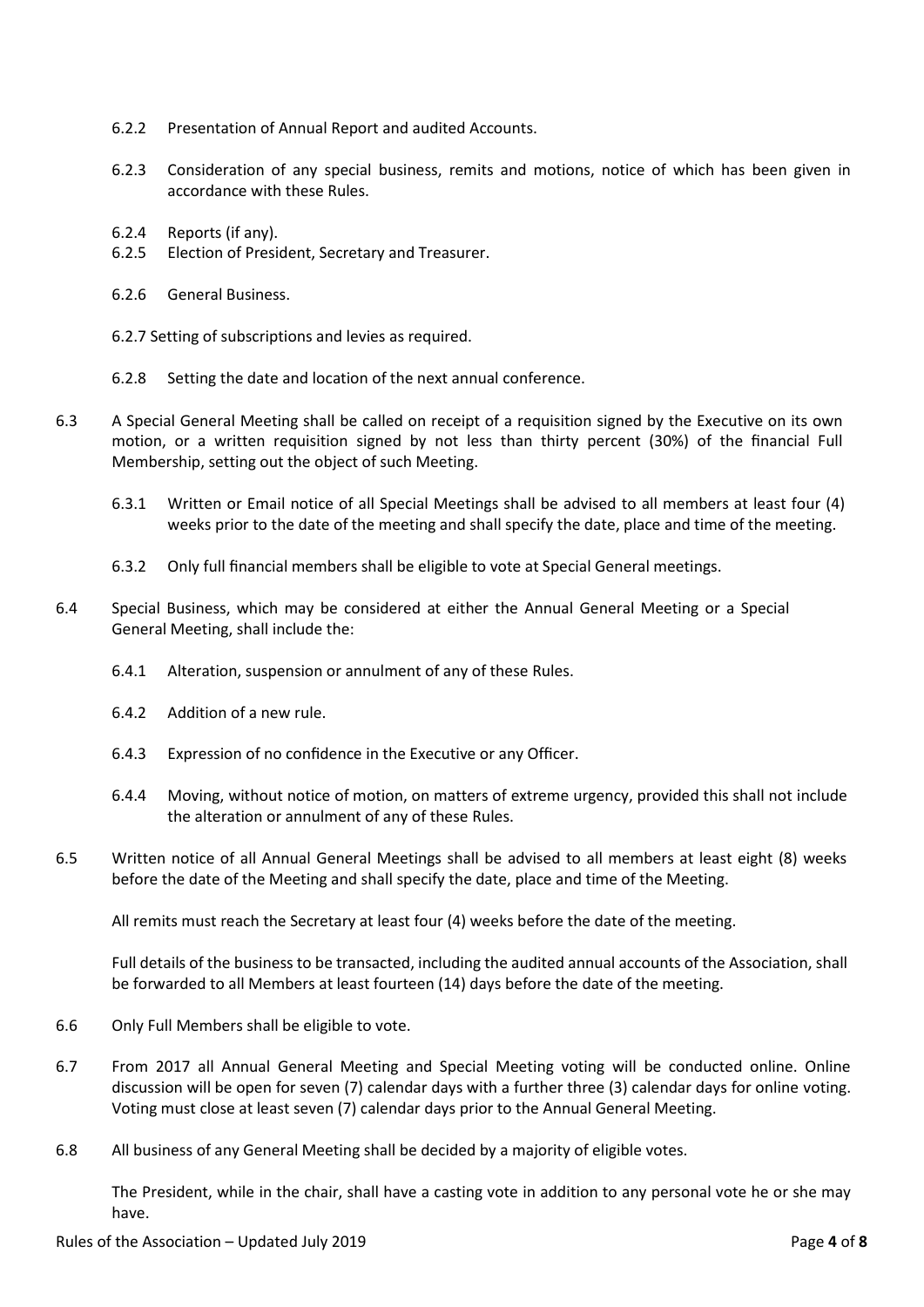# 7. EXECUTIVE COMMITTEE

- 7.1 The Officers of the Association shall be the President, the Vice President, the Secretary and the Treasurer.
- 7.2 The Executive shall consist of the President, the Secretary and the Treasurer together with one Regional Delegate (as provided for in Appendix A) from each region of the Association (as set out in Appendix B), one of whom shall be the Vice President.
- 7.3 The President, the Secretary and the Treasurer shall be elected annually at the Annual General Meeting and shall commence office at the conclusion of the Annual conference and hold office to the end of the following conference.
	- 7.3.1 Nominations for the position of President, Secretary and Treasurer shall be called at least eight (8) weeks prior to the Annual General Meeting.
	- 7.3.2 Only financial members of the Association whose annual subscription has been received by the Treasurer on or before 31 March of the current financial year shall be eligible to hold office.
	- 7.3.3 Every candidate shall be nominated and seconded in writing by any two financial members of the association.
	- 7.3.4 Written nominations on the appropriate form must be received by the Administrator four (4) weeks prior to the Annual General Meeting.
- 7.4 The Vice President shall be elected by the Executive from within the Executive at the first meeting of the Executive.
- 7.5 Notwithstanding the above, the Immediate Past President of the Association may be invited to be an additional member of the Executive for up to one year after vacating office whilst they remain a current member of the Association.
- 7.6 The Executive shall meet at least three times a year. Where appropriate the Executive may use teleconferencing or similar facilities to constitute a meeting. Where a Regional Delegate fails to attend two consecutive meetings without reasonable notice and cause, the Executive may appoint a replacement Regional Delegate for the remainder of the relevant term or until another Regional Delegate is elected by Region Members.
- 7.7 The quorum at Executive meetings shall be seventy five per cent (75%) of the Executive.
- 7.8 At all meetings of the Executive, each member shall have one vote. Voting shall be by ballot if requested by any member. At all meetings of the Executive, the majority shall rule. A substitute for any Regional Delegate shall have the same rights as the Regional Delegate.

The president, while in the chair, shall have a casting vote in addition to any personal vote held.

- 7.9 The Executive may appoint such subcommittees as it may deem necessary from time to time to assist it in carrying out its duties. The President shall be an ex officio member of any such subcommittees (other than Regional Sub-committees, as provided for in Appendix A).
- 7.10 The Executive may employ such staff as it shall from time to time deem necessary.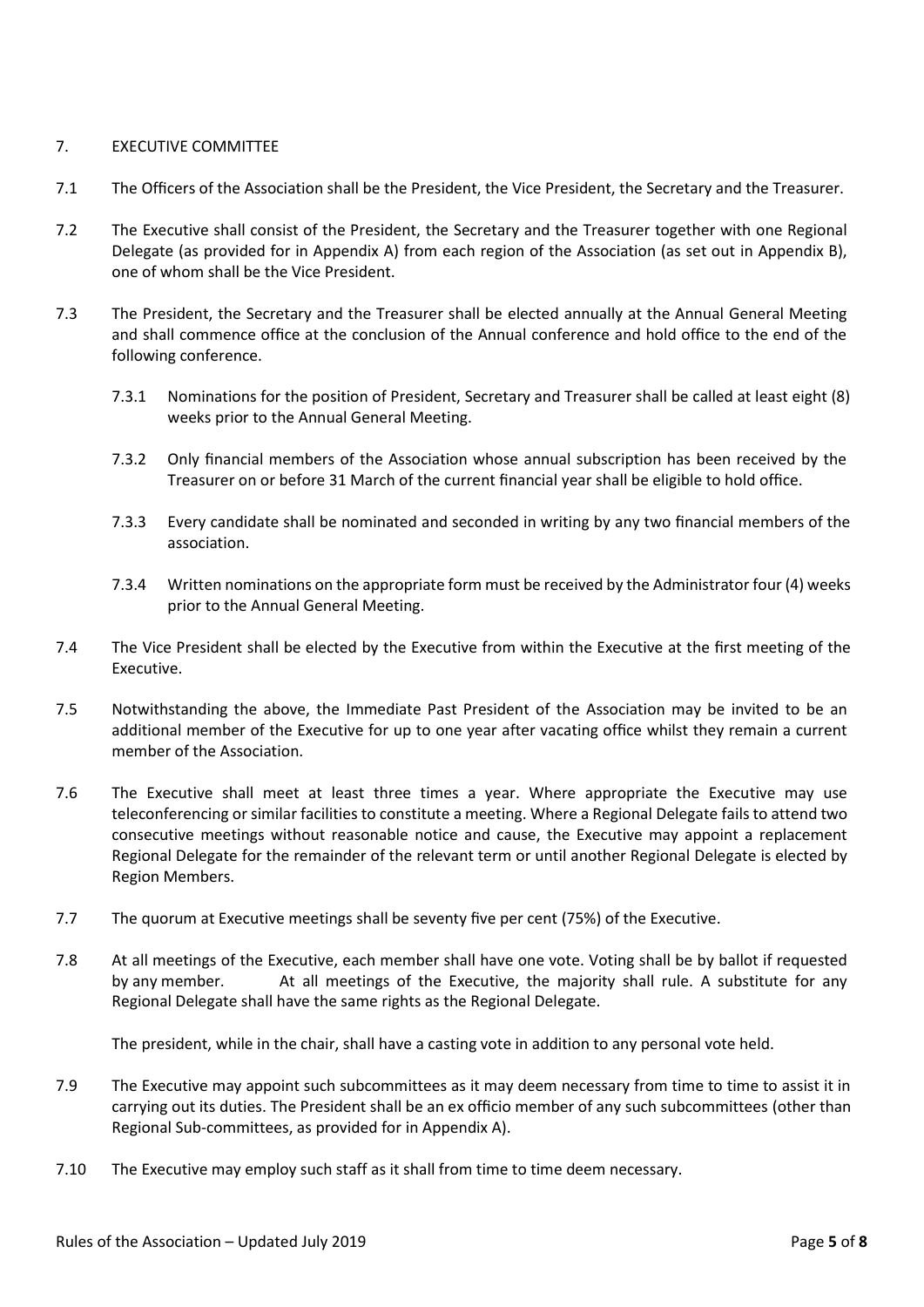- 7.11 The Executive shall have the right to fill all or any vacancies, which may occur from time to time in its Officer positions.
- 8. DUTIES OF OFFICERS
- 8.1 The President shall preside at all General and Executive Meetings, and shall have a casting vote as well as a personal vote at all such meetings. The President shall be the spokesperson for the Association, and shall either make all media statements or approve of their release.
- 8.2 In the absence of the President, the Vice President shall take over the duties of the President. In the event that the Vice President is also absent, the meeting shall elect its own Chairperson. The Chairperson, while in the chair, shall have a casting vote in addition to any personal vote held.
- 8.3 The Secretary shall, as far as possible, attend all Meetings of the Association, and shall ensure that all necessary records are kept of business conducted (including minutes of meetings), all notices of meetings are issued to members, and correspondence promptly actioned.
- 8.4 The Treasurer shall ensure that a register is kept of financial members that payment of accounts incurred by the Association are made, and all necessary financial records are kept, and shall forward the Accounts for audit after the end of the financial year and present the Annual Accounts to the Annual General Meeting.
- 9. FINANCE
- 9.1 The financial year of the Association shall close on 31 December each year.
- 9.2 Subject to the provisions of Appendix A:
	- 9.2.1 All monies received by the Association shall be paid to its credit into a bank account approved by the Executive; and
	- 9.2.2 All accounts shall be paid and authorised by any two officers.
- 9.3 The Executive may invest the funds of the Association in any registered bank and use the funds of the Association in such proper manner, as it shall see fit in pursuance of the aims and objectives of the Association.
- 9.4 The accounts of the Association shall, at the end of each financial year, be submitted for audit to an Auditor appointed by the Executive Committee. The Auditor shall be a duly qualified chartered accountant who is not a member of the Association.
- 9.5 The Executive shall have the authority to pay an Honorarium to the President, Vice President, Treasurer and Secretary as provided for in the annual budget.
- 9.6 The President, Vice President, Treasurer and Secretary are not involved in determining the amount of the Honorarium.
- 10. SUBSCRIPTION AND LEVIES
- 10.1 The subscription of members shall be determined annually by the Annual General Meeting for the financial year that follows.
- 10.2 The Annual General Meeting may decide on any other levies, which are to be paid by members, and such decision shall be binding on all members.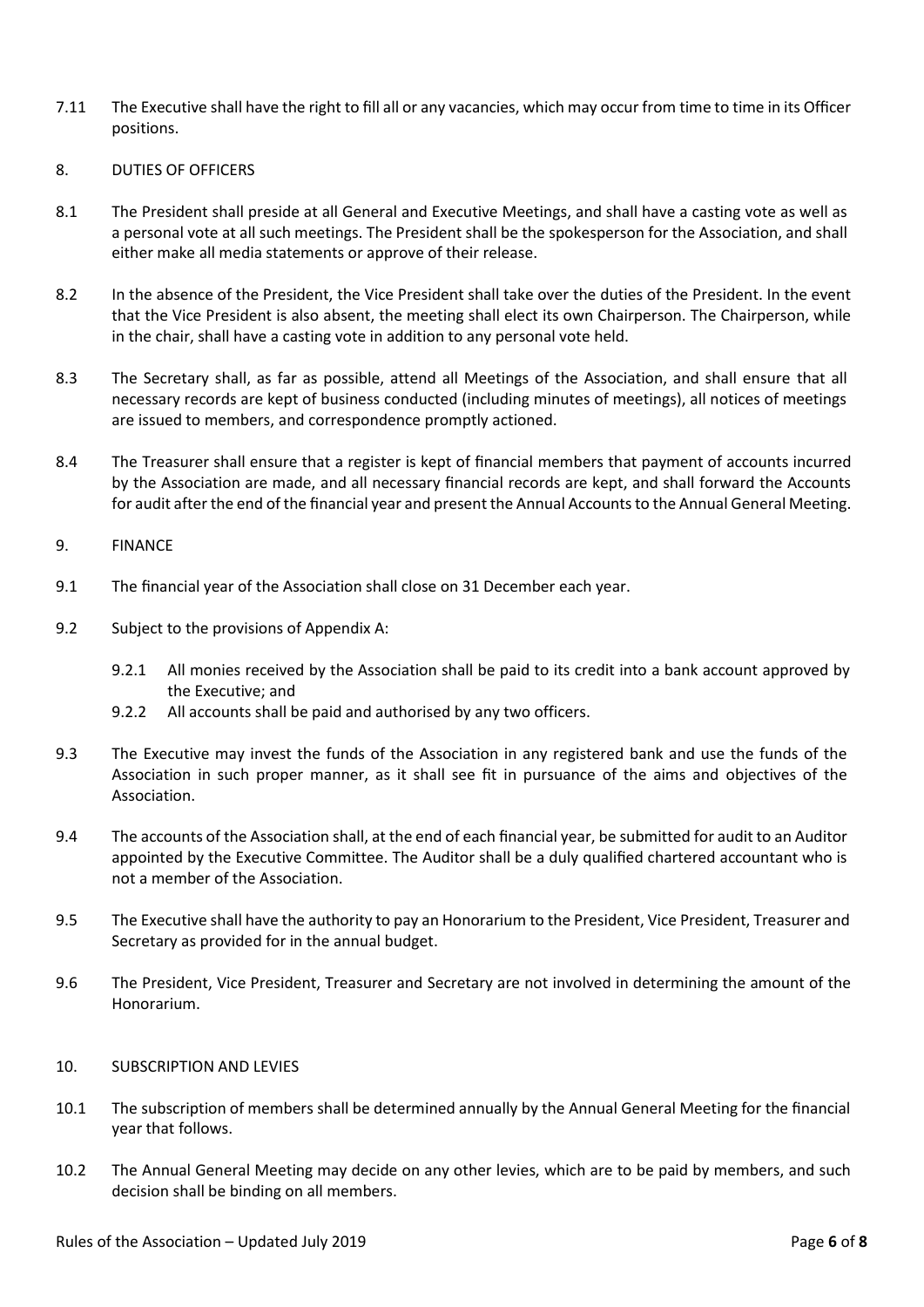- 10.3 Paid up members shall be deemed to be financial up to the end of the financial year.
- 10.4 All subscriptions are payable on 1 January each year, and levies by the same date unless an alternative date is agreed. If such subscriptions and levies remain unpaid after 31 March, the member shall forfeit all rights of membership until all outstanding fees are paid in full.

# 11. MISCONDUCT

The Executive shall have power to enquire into the conduct of any Member, which may be injurious to the good name of the Association, and shall have the power to impose any penalty, that it shall see fit, including suspension or expulsion from the Association in accordance with the provisions of the Association's Code of Ethics clause 6.2. Any person aggrieved by any such penalty imposed shall have the right of appeal as stated under Clause 6.2 of the Code of Ethics. The final decision will be ratified by the Executive and summarily reported to the following Annual General Meeting.

# 12. DISSOLUTION

The Association shall not be dissolved unless a motion has been passed by a majority of votes recorded at a General Meeting convened for the purpose in accordance with the Incorporated Societies Act 1908. If any property remains after the winding up or dissolution of the association and the settlement of all of the association's debts and liabilities, that property must be given or transferred to another organisation that is charitable under New Zealand law and has purposes similar to those of the association.

# 13. COMMON SEAL

The Association shall have a Common Seal which shall be kept under the direction of the Secretary, and shall be affixed to any documents or writing, upon the resolution of a General Meeting or of the Executive, by any two Members of the Executive, at least one of whom shall be the President, the Secretary or the Treasurer.

# 14. ALTERATION OF RULES

No alteration of these Rules shall be made except at a General Meeting. Any alteration shall require the assent of the majority of eligible votes.

# 15. INDEMNITY CLAUSE

Every member of the Executive and every other officer of the Association for the time being shall be indemnified out of the funds of the Association against any liability incurred in the discharge of any duty undertaken on behalf of the Association and in defending any proceedings whether civil or criminal in which judgement is given in favour of the person or in which the person is acquitted.

# Appendix A

# Regions

- 1. Regions shall be defined in accordance with the attached geographical plan, Appendix B. Boundary changes can occur by submission to and approval from the Executive.
- 2. Each region shall be recognised as a region of the Association.